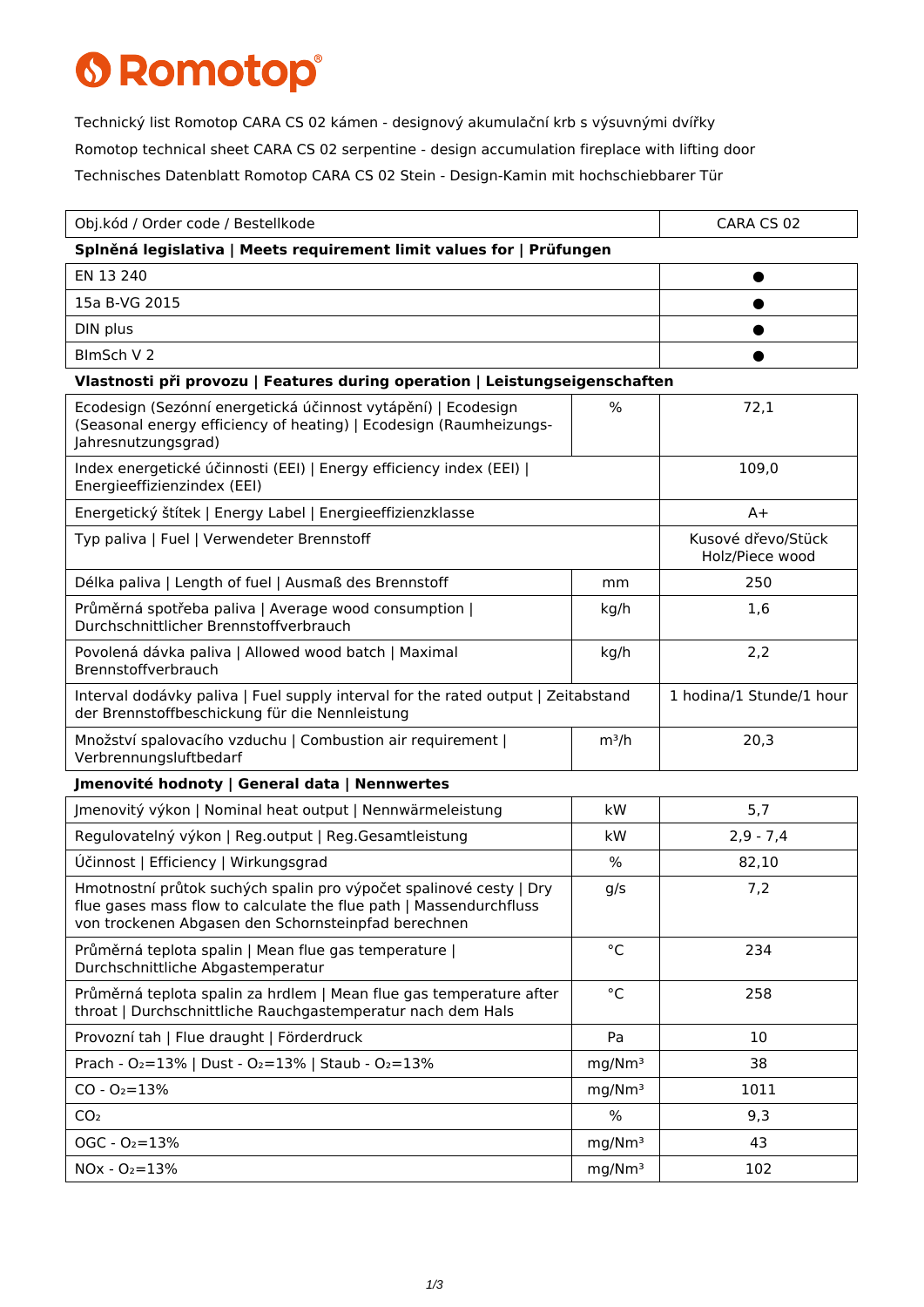## **Rozměry a hmotnost | Dimensions and weights | Maße & Gewicht**

| Rozměry (výška x šířka x hloubka)   Dimensions (Height x Width x<br>Depth)   Maße (Höhe x Breite x Tiefe)                                                                                                                                                                                                                                       | mm | 1648 x 774 x 577            |  |
|-------------------------------------------------------------------------------------------------------------------------------------------------------------------------------------------------------------------------------------------------------------------------------------------------------------------------------------------------|----|-----------------------------|--|
| Výška osy zadního (bočního) vývodu   Connection height for rear<br>(side) installation   Anschlusshöhe (seitlichen) hinten                                                                                                                                                                                                                      | mm | 1346                        |  |
| Průměr kouřovodu   Flue gas connector diameter  <br>Rauchrohrdurchmesser                                                                                                                                                                                                                                                                        | mm | 150                         |  |
| Průměr kouřového hrdla   Flue socket diameter   Durchmesser<br>Rauchkehle                                                                                                                                                                                                                                                                       | mm | 150                         |  |
| Průměr centrálního přívodu vzduchu (CPV)   External air intake (EAI)  <br>Zentralluftzufuhr (ZLZ)                                                                                                                                                                                                                                               | mm | 125                         |  |
| Hmotnost   Weight   Gewicht                                                                                                                                                                                                                                                                                                                     | kg | 316                         |  |
| Rozměry spalovací komory (výška x šířka x hloubka)   Dimensions of<br>the combustion chamber (Height x Width x Depth)   Maße Feuerraum<br>(Höhe x Breite x Tiefe)                                                                                                                                                                               | mm | $462 \times 334 \times 242$ |  |
| Bezpečnostní vzdálenost od hořlavých materiálů (zadní x čelní x<br>boční x boční se sklem x od stropu) Safe distance from flammable<br>materials (Back $x$ Front $x$ Side $x$ Side with glass $x$ From the ceiling)<br>Sicherheitsabstand von brennbaren Werkstoffen (Hinterwand x<br>Frontwand x Seitenwände x Seite mit Glas x Von der Decke) | mm | 0/800/---/800/700           |  |
| Příslušenství dodávané s výrobkem   Supplied accessories   Mitgeliefertes Zubehör                                                                                                                                                                                                                                                               |    |                             |  |
| Ochranná rukavice   Protective glove   Schutzbandschuh                                                                                                                                                                                                                                                                                          |    |                             |  |

Ochranná rukavice | Protective glove | Schutzhandschuh → Browner → Protective ●